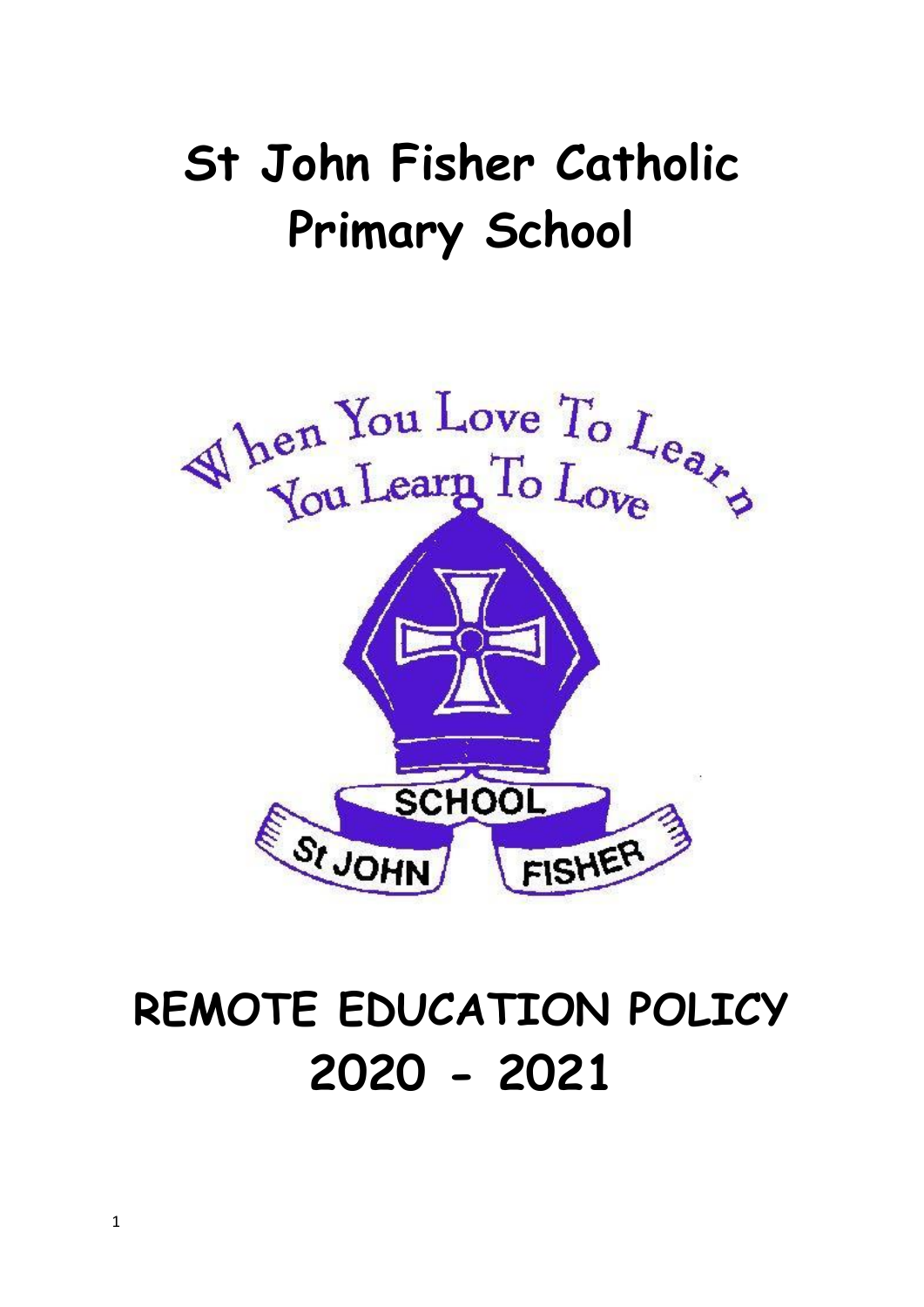# **Remote Education Policy for St John Fisher Catholic School**

# **1. Statement of School Philosophy**

St John Fisher Catholic School has always strived to be creative, innovative and support our parents/children in the best way possible to make learning purposeful and holistic. Our strategy for remote learning continues this.

## **2. Aims**

This Remote Education Policy aims to:

- Ensureconsistency in the approach toremote learning for all pupils, including thosewithSEND,whoaren'tinschool throughuseofquality online and offline resources and teaching videos
- Provide clear expectations formembers of theschool communitywith regards to the delivery high quality interactive remote learning
- Include continuous delivery of the school curriculum, as well as support of motivation, health and well-being and parent support
- Consider continuededucation for staff andparents (e.g.CPD, supervision)
- Support effective communication between the school and families and support attendance

## **3. Who is this policy applicable to?**

- A child who is absent because they are awaiting test results and the householdis requiredtoself-isolate.Therestoftheirschoolbubble are attending school and being taught as normal.
- A child's whole bubble is not permitted to attend school because they, or another member of their bubble, have tested positive for Covid-19.
- A child who is in isolation or quarantine and is well enough to access and complete remote learningactivities
- All children during local or national restrictions in schools
- Remotelearningactivitieswillbesharedwithindividualchildrenorwhole bubbles where applicable.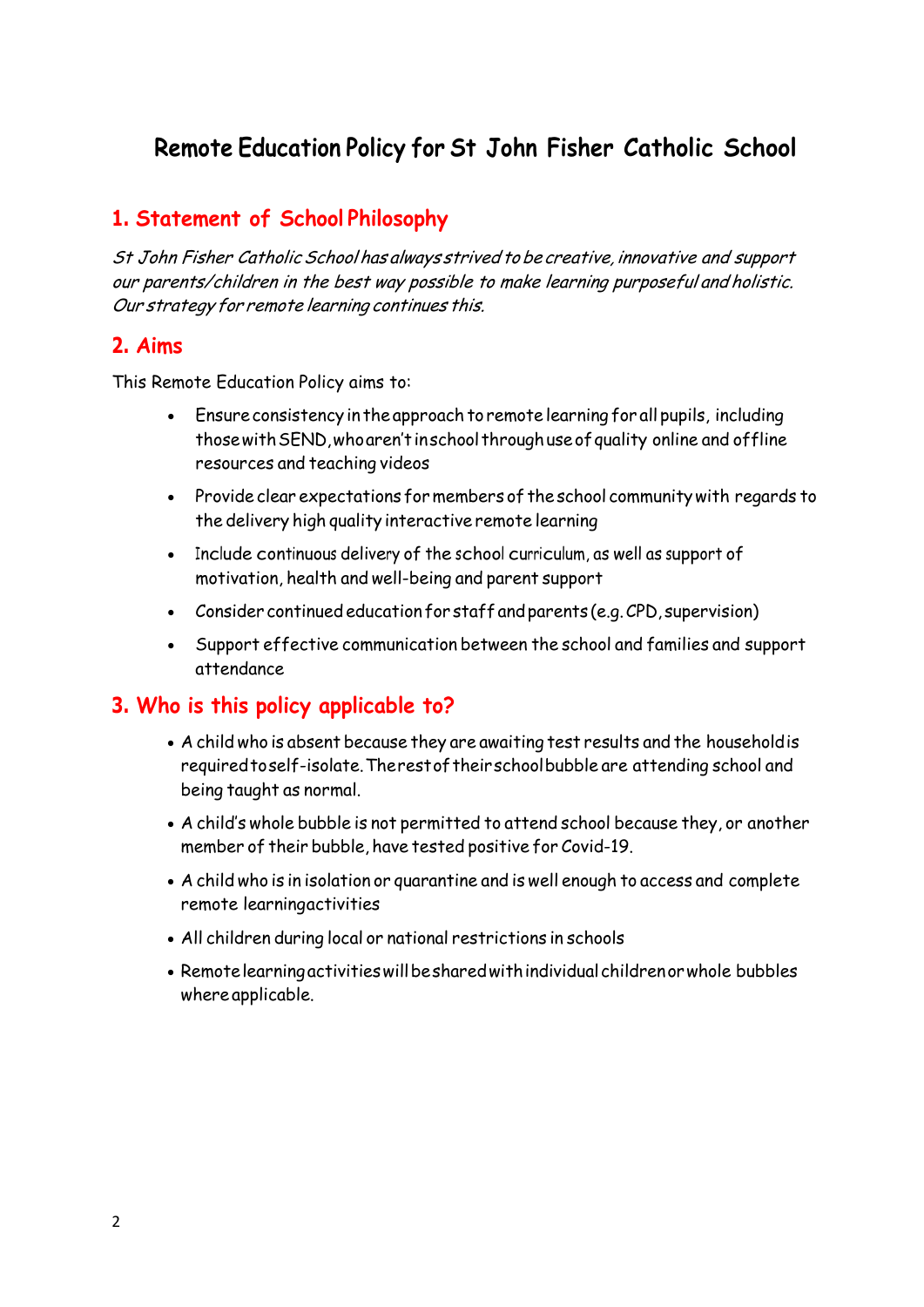# **4. Content and tools to deliver this Remote Education Plan**

Resources to deliver this Remote Education Plan include:

- Communication tool for EYFS KS1 KS2 (Seesaw)
- Use of recorded video for instructional videos and assemblies from Oak National Academy
- Phone calls home
- Printed learning packs where applicable
- Physicalmaterialssuchasstorybooks,exercisebooks, mathematics workbooks and CGP work books purchased by the school
- Use of BBC Bitesize, Oak Academy, Seesaw, Emile Education, Flash Academy, Education City, Conquer Maths, Sum Dog and Frog Play
- Use of links to appropriate websites or activities.

# **5. Home and School Partnership**

St John Fisher Catholic School is committed to working in close partnership with families and recognises each family is unique and, because of this, remote learningwilllook differentfordifferentfamiliesinordertosuittheirindividualneeds.

Wewill provide information for parents onhowto use 'Seesaw' our communication tool and the 6 learning platforms we buy into for the children.

It isbeneficial for young people tomaintain a regular andfamiliar routine - St John Fisher Catholic School would recommend that each 'school day' maintainsstructure wherepossiblealthoughwerecognisethatsomefamilieswillbe sharing access to devices such as laptops – School looking into purchasing Lenovo Tablets for each child – TBC Jan 21

We would encourage parents to support their children's work, including finding an appropriate place to work and to the best of their ability, support pupils with work and encouraging them to work with good levels of concentration.

Every effort will be made by staff to ensure that work is set promptly. Should accessing work be an issue, parents should contact school promptly and alternative solutions may be available. These will be discussed on case-to-case basis.

All children will be given a 'Seesaw Code of Conduct' which includes e- safety rules and this applieswhen children areworking on computers at home.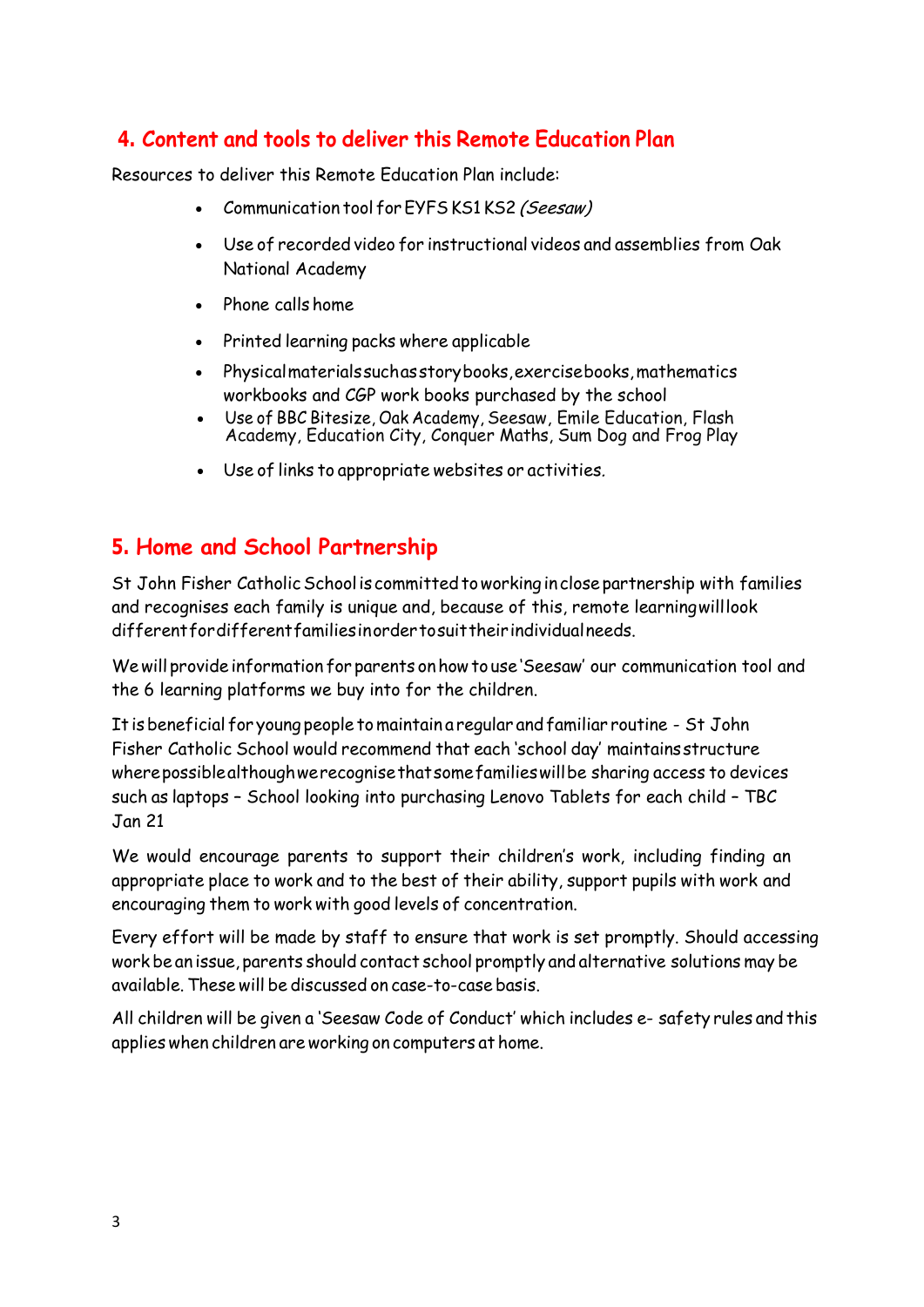# **6. Roles and responsibilities**

## **Teachers**

Tonote: the suggested responsibilities below relate to where a whole class/bubble is isolating and would be reduced when it is fewer children isolating and the majority of the class are in school.

When providing remote learning, teachers must be available between 8.30 am – 4.00 pm.

If they are unable to work for any reason during this time, for example due to sickness, they should report this using the normal absence procedure.

When providing remote learning, teachers are responsible for:

#### Setting work:

- Teacherswillsetworkforthepupilsintheirclasses/yeargroup bubbles
- Theworksetshouldfollowtheusualtimetablefortheclass had they been in school, wherever possible
- DailyworkwillbesharedonSeesawfrom9.00am

#### Providing feedback onwork:

- All completed wok to be submitted by 4pm pm on the day it is set.
- Comments and codes as per the school Feedbackand Marking policy for remote learning.

Keeping in touch with pupils who aren't in school and their parents:

- If there is a concern around the level of engagement of a pupil/s parents should be contacted via phone to assess whether school intervention can assist engagement
- All parent/carer emails should come through the school admin account(office@sjf.bexley.sch.uk)
- Daily streamcomments.
- Teacher telephone calls.
- Any complaints or concerns shared by parents or pupils should be reported to a member of SLT– for any safeguarding concerns, refer immediately to the DSL.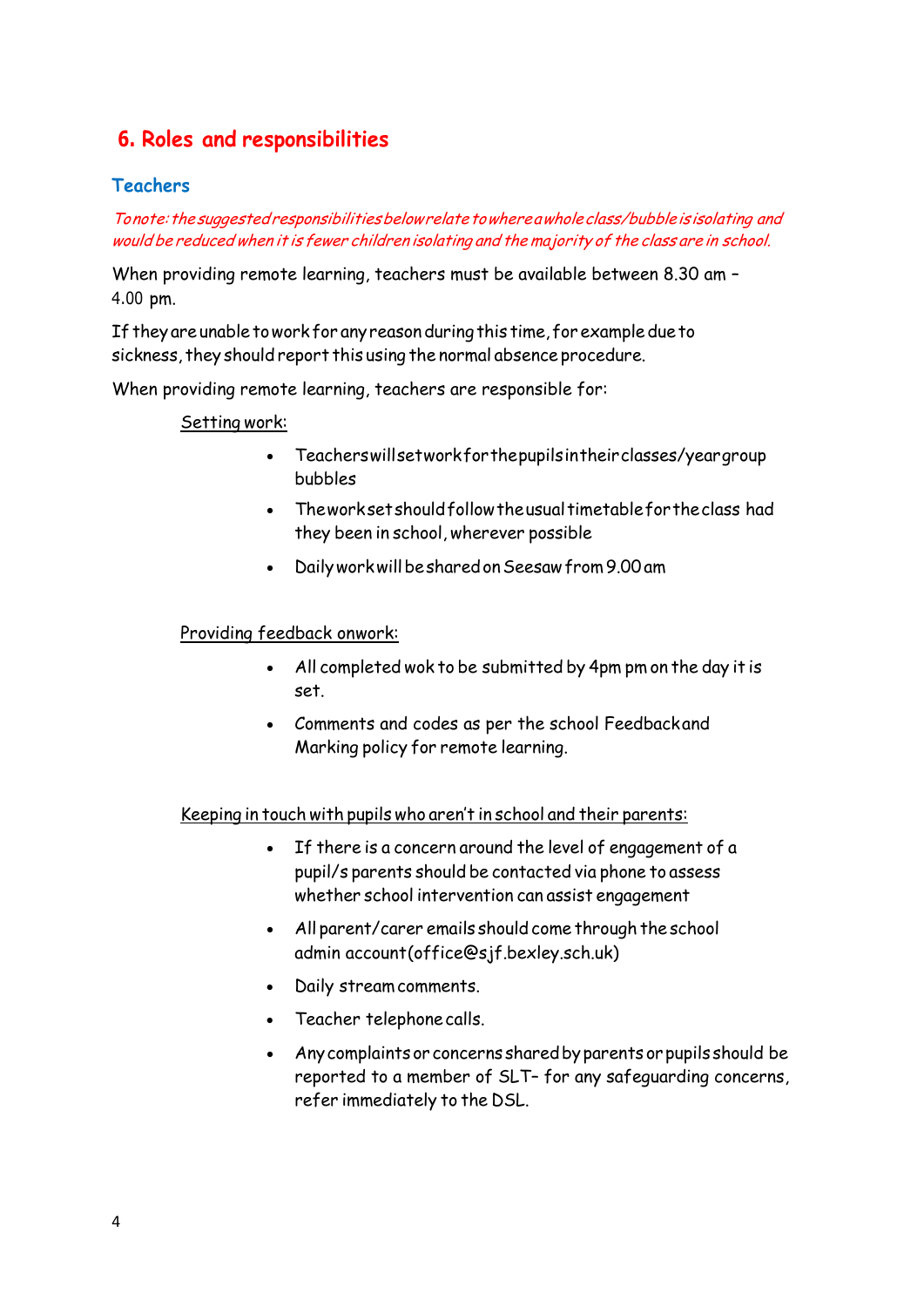## **Teaching Assistants**

Teachingassistantsmustbeavailablebetween9.00amand3.15pm.

If they are unable to work for any reason during this time, for example due to sickness, they should report this using the normal absence procedure.

During the school day, teaching assistants must complete tasks as directed by a member of theSLT.

#### **Senior Leaders**

Alongside any teaching responsibilities, senior leaders are responsible for:

- Co-ordinating the remote learning approach across the school including daily monitoring ofengagement.
- Monitoringtheeffectivenessofremotelearningbyliaisingwithteachers and responding where appropriate to issues raised by parents
- Monitoringthesecurityofremotelearningsystems,includingdata protection and safeguardingconsiderations
- Maintainingweeklycontactwithvulnerable pupils (thosewithEHCPor Social Workers) or those with identified vulnerabilities withinschool community.

## **Designated Safeguarding Lead**

TheDSLisresponsibleformanaginganddealingwithallsafeguardingconcerns.For further information, please see the Safeguarding and Child Protection Policy.

## **The SENCO**

Liaising with the ICT Leader to ensure that the technology used for remote learning is accessible to all pupils and that reasonable adjustments are madewhere required.

- Ensuring that pupils with EHC plans continue to have their needs met while learning remotely, and liaising with the headteacher and other organisations to make any alternate arrangements for pupils with EHC plans
- Liaisingwithteacherstoidentifythelevelofsupportforindividualpupilson the **SENregister**

## **The SBM**

- Ensuringvalue formoneywhen arranging theprocurement of equipment or technology
- Maintain effective communicationwith parents through email or school website.